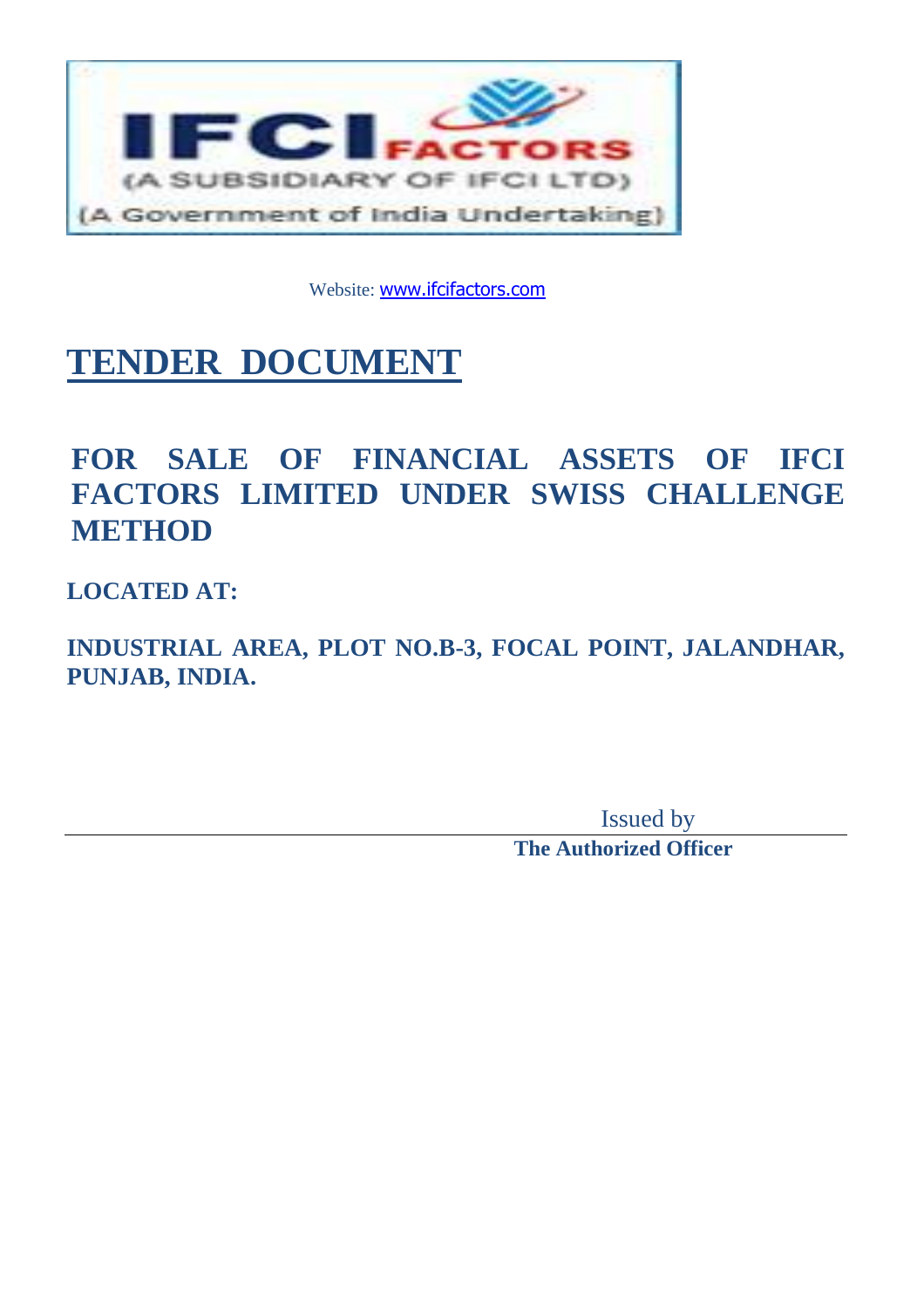## **TENDER DOCUMENT**

## **IFCI Factors Limited**

## **Sale of Financial Assets by IFCI Factors Limited under Swiss Challenge Method**

- 1. IFCI Factors Limited (IFL) an RBI registered SI-ND, NBFC- Factor invites bids from interested parties to acquire its property by **sale under "Swiss Challenge Method**", based onan existing offer in hand with a consideration amount of Rs.3.50 crore for Industrial plot/land admeasuring 4028 sq. yards situated at Plot No.B-3, Focal Point, Jalandhar, Punjab, India, who ("Offeror") will have the right to match the highest bid(s). Interested bidders are requested to intimate their interest to participate by way of an Expression of interest (EOI) along with tender documents and Earnest Money Deposit (EMD). The last date of submission of EOI, tender documents along with EMD is 18.10.2021.
- 2. **Details of the Asset:** Industrial plot/land admeasuring 4028 sq. yards situated at Plot No.B-3, Focal Point, Jalandhar, Punjab, India.
- 3. The asset offered for sale consists of all that piece of land with buildings and superstructures/build-up property thereon, both present and future, being property consisting of land admeasuring 4028 sq. yards situated at Plot No.B-3, Focal Point, Jalandhar, Punjab, India, and all present & future super structures thereupon, together with all whatever is attached to land along with all rights, title and interests, etc. including but not limited to rights of easements (patent or latent), rights of way and access enjoyed or reputed to be enjoyed in respect of the above mentioned along with all benefits, facilities, privileges, advantages, etc. belonging to or in any way appertaining to property/land. The sale will be on "AS-IS-WHERE-IS ANDWHAT-IS-WHERE-IS BASIS" and without any recourse to IFL.
- 4. A bidder can submit bid in the form and manner as described in terms and conditions of sale.
- 5. IFL reserves the unqualified right to accept bid(s) of the highest bidder(s) for the property as deemed fit and also reserves the right to hold inter-se bidding between the Offeror and the highest bidder(s). The Offeror will have the right to match the highest bidder(s) in eachround of inter se bidding.

#### **SUBMISSION OF BID**

- 6. Interested bidders are requested to intimate their interest to participate, by way of an "Expression of Interest" (EoI), enclosed as **Annexure A**. The EoI must adhere to the enclosed format and contain details of Earnest Money Deposit (EMD) along with tender documents.
- 7. EMD has to be deposited by the interested parties by way of Demand Draft, drawn on any Nationalised/ Scheduled bank, in favour of "IFCI Factors Limited", payable at New Delhi. Earnest Money in any other form, for example, cheque (including cheque made "good for payment"), Bank Guarantee, Bid Bonds, Call Deposit, etc. will not be acceptable. The EMD of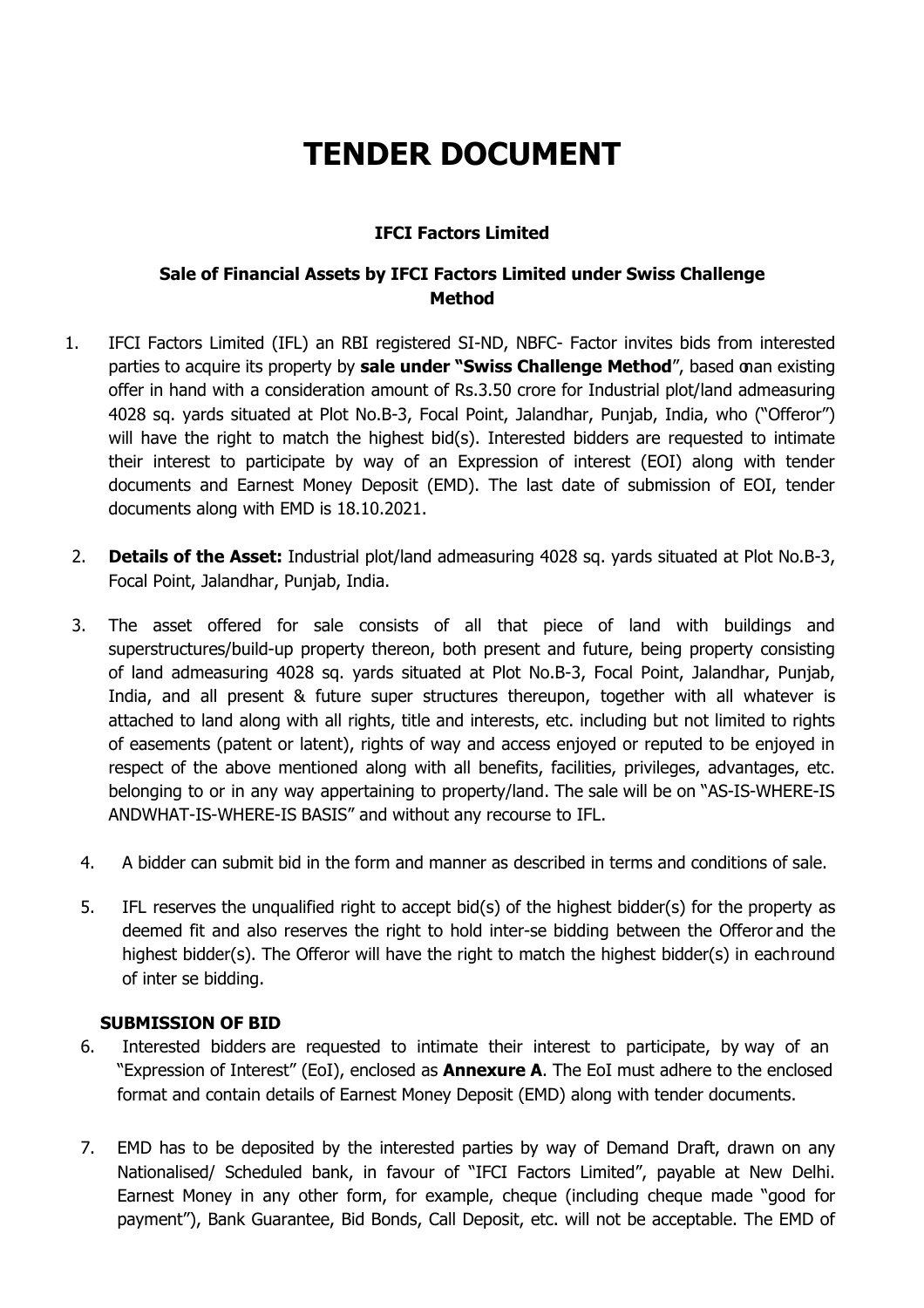the successful bidder(s) shall be retained and adjusted towards part sale consideration while the EMD of unsuccessful bidders or bidders who decide not to submit the financial bid shall be refunded within 15 days of declaration of successful bidder(s) by IFL. No interest shall be payable on the Earnest Money Deposit.

8. The envelope containing the EoI shall be properly sealed and have the following marking on the top:

## **"EoI for Sale of Assets by IFCI Factors Limited under Swiss Challenge Method "**

- 9. IFL will not be liable for any delay in delivery /damage to the envelope containing EoI during transit.
- 10. It is made clear that IFL shall not be responsible in case of any of the technical reasons faced by bidders whatsoever during uploading of the bid online.
- 11. The successful bidder will be required to deposit entire consideration amount within ten working days of declaration of successful bidder failing which IFL reserves the right to forfeit the amount deposited by the successful bidder(s)/ to encash the DD deposited by the successful bidder(s). IFL reserves to right to extend the timeline for deposit of entire consideration amount with levy of penal interest as deemed fit.

## **OTHER CONDITIONS**

- 12. Submission of bid by a bidder implies that the bidder has obtained all the clarifications required. IFL reserves the right to alter, modify, terms and conditions of the said transaction without assigning any reason at any stage of transaction.
- 13. The bidder(s) should thoroughly satisfy themselves about the nature, conditions and quality of the assets. No claim/ complaint of whatever nature will be entertained by IFL at any stage.
- 14. The bidder should confirm that they have complied with / agree to comply with all the statutory formalities/ guidelines/ regulations/ circulars inter alia, issued by the Reserve Bank of India, Securities & Exchange Board of India, Companies Act, 2013 and/or other agencies, read along with relevant rules and other relevant statutory provisions as applicable to the present sale of the financial assets.
- 15. In case of failure to deposit the payments as indicated at Sr.No.23 of this document by the successful bidder(s), the amounts, including EMD, are liable to be forfeited.
- 16. Any applicable stamp duties/additional stamp duty/transfer charges, fee, etc. and also all the statutory/non-statutory dues, taxes, rates, assessment charges, fee, etc. owning to anybody that may be arising out of the present transaction shall be payable by the Successful Bidder(s).
- 17. IFL shall have the right to issue addendum to tender/other documents to clarify, amend, modify, supplement or delete any of the conditions clauses or items stated therein. Each addendum so issued shall form a part of original invitation to tender.
- 18. IFL may, at any time, without giving any reasons thereof, change/extend the deadlines/timelines outlined herein below and shall communicate such change/extension by way of notice only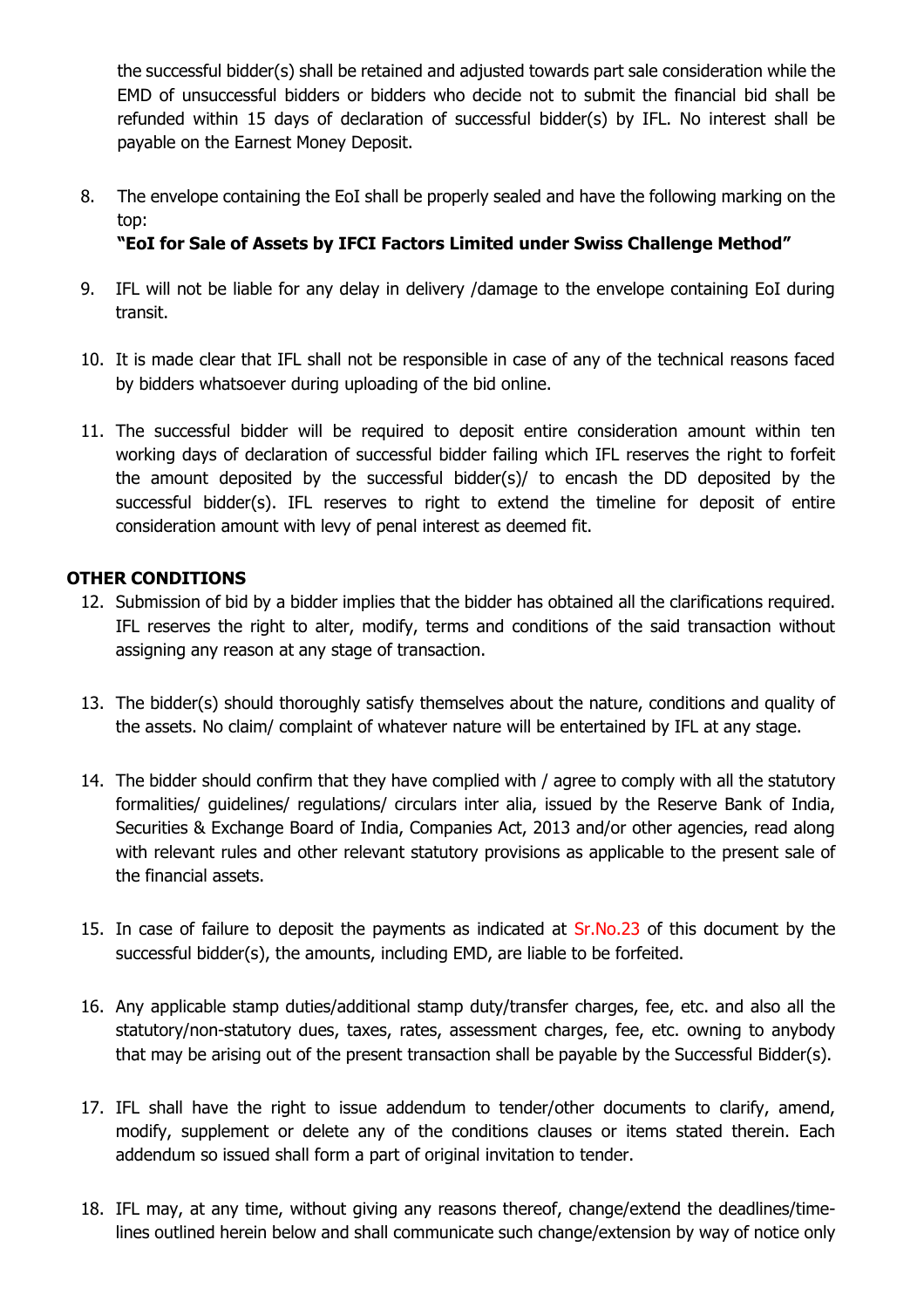on IFL website [\(www.ifcifactors.com\)](http://www.ifcifactors.com/).

- 19. IFL reserves the right not to go ahead with the proposed transaction at any stage, without assigning any reasons. The decision of IFL in this regard shall be final and conclusive.
- 20. All conditional and contingent bids shall be summarily disqualified by IFL.
- 21. In case of any doubt regarding the terms and conditions and process of the sale, the decision of IFL will be final.
- 22. All suits or proceedings relating to any dispute or claim arising out of or in course of performance of this contract shall be filed in appropriate Court having jurisdiction in New Delhi.
- 23. Timelines for the transaction are as follows:

| DATE AND TIME OF BIDDING: 20.10.2021 - TIME 12 NOON                            |                                      |                                                                                  |                               |  |  |
|--------------------------------------------------------------------------------|--------------------------------------|----------------------------------------------------------------------------------|-------------------------------|--|--|
| <b>Time</b> (with unlimited                                                    |                                      | <b>Existing offer in   Earnest Money Deposit</b>                                 | <b>Bid</b>                    |  |  |
|                                                                                |                                      | extensions of 10   <b>Hand</b> (Below which $(10\%$ of the Reserve               | <b>Multiplier</b>             |  |  |
| minutes each)                                                                  | the property will not $\vert$ Price) |                                                                                  |                               |  |  |
|                                                                                | be sold)                             |                                                                                  |                               |  |  |
| From 12 noon to 1pm   Rs.3.50 cr                                               |                                      | <u>RS.0.35</u> cr                                                                | Rs.3 lakh                     |  |  |
| Date and time of inspection of property : 13.10.2021- Time:2 p.m. to 4.00 p.m. |                                      |                                                                                  |                               |  |  |
| Date and time of inspection of property documents: 12.10.2021 to 14.10.2021    |                                      |                                                                                  |                               |  |  |
|                                                                                |                                      | Time:2 p.m. to 4.00 p.m at registered office of IFCI Factors Limited, New Delhi. |                               |  |  |
| Date and time for submission of EoI, EMD & Tender documents : on or before     |                                      |                                                                                  |                               |  |  |
| 18.10.2021 upto 5pm                                                            |                                      |                                                                                  |                               |  |  |
| Availability of Tender Document                                                |                                      | the<br>on                                                                        | website: www.ifcifactors.com: |  |  |
| on 11.10.2021 onwards.                                                         |                                      |                                                                                  |                               |  |  |
| Exercise of Right of the offeror to match the highest bid $(s)$ : 20.10.2021   |                                      |                                                                                  |                               |  |  |
| Inter se bidding (of required): (with minimum increments of Rs.3 lakhs)        |                                      |                                                                                  |                               |  |  |
| Submission of revised bid(s) by the highest bidder(s): 20.10.2021              |                                      |                                                                                  |                               |  |  |
| Exercise of Right of the offeror to match the highest bid $(s)$ : 20.10.2021   |                                      |                                                                                  |                               |  |  |
| Declaration of highest bidder(s): 20.10.2021                                   |                                      |                                                                                  |                               |  |  |
| Issuance of offer letter to the successful bidder(s): 20.10.2021               |                                      |                                                                                  |                               |  |  |
| Receipt of Full Bid consideration: 01.11.2021 by 5pm                           |                                      |                                                                                  |                               |  |  |

For any clarification in the matter, please feel free to contact Sh. Lalit Narayan Joshi AVP-Legal, E mail id: lalitjoshi@ifcifactors.com

## 24. **TERMS AND CONDITIONS OF THE SALE/BIDDING**

- 24.1 The bidding will be conducted on the date and time as mentioned above (with extension of 10 minutes for bid increment after 12 noon if any bid comes in last 5 minutes). The minimum bid increment amount is Rs.3,00,000/-.
- 24.2 Extension of date for submission of EMD, EoI and tender documents for bidding, if any, will be informed to public on IFCI Factors Ltd. website [www.ifcifactors.](http://www.ifcifactors.com/)**com.**
- 24.3 Persons wishing to participate are required to deposit, (a) Earnest Money Deposit (EMD), (b) Expression of Interest (EoI), (c) his/ her Passport size photograph (d) a copy of Photo ID Proof and (e) Address Proof in respect of individuals and corporate / firm authorizations, company/firm PAN card copy in respect of company/firm.
- 24.4 The Tender documents comprising detailed terms & conditions of the sale can be obtained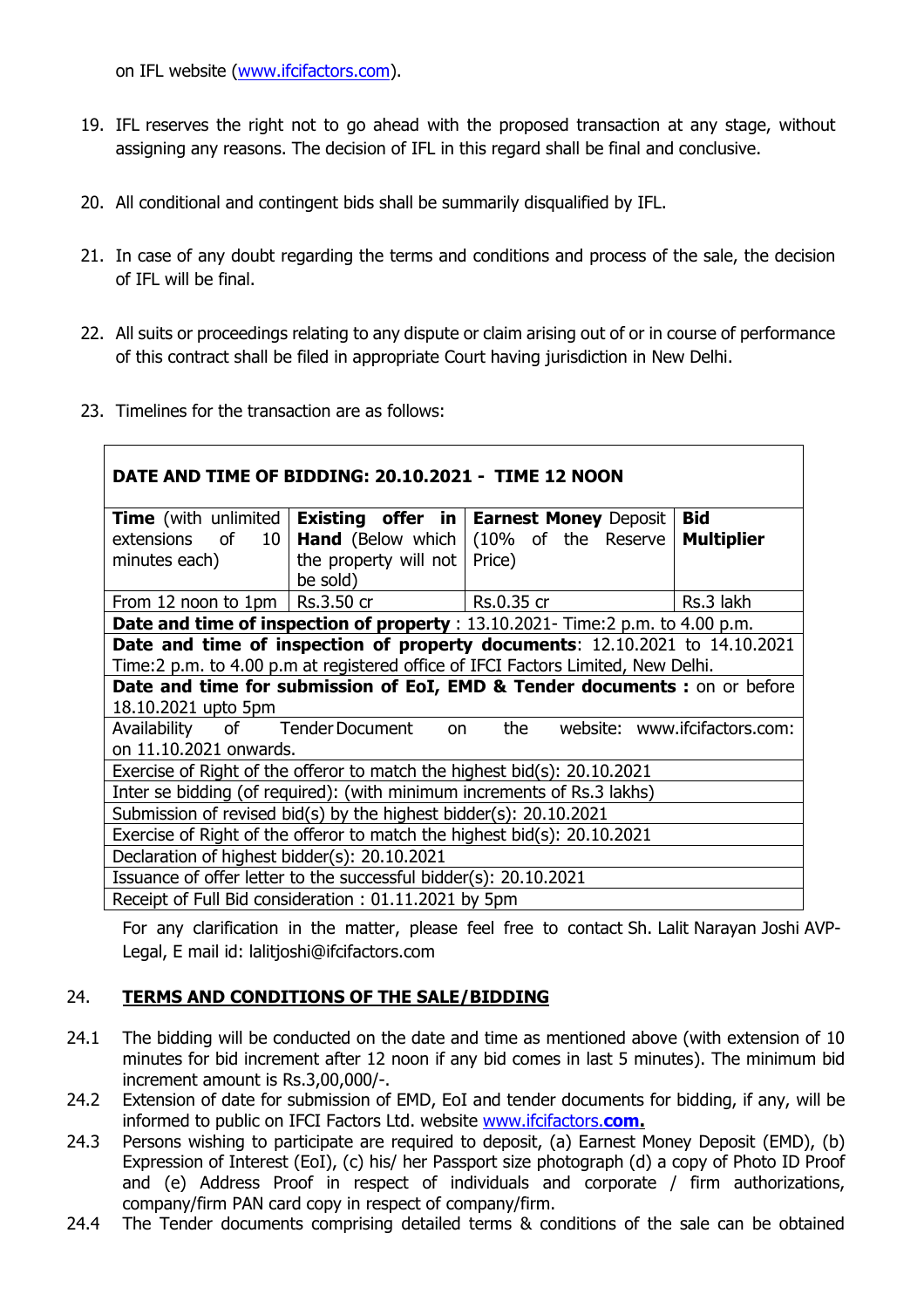from the office of IFCI Factors Ltd., New Delhi on payment of Rs.1,000/- or can be downloaded from IFCI Factors Ltd. website [\(www.ifcifactors.com\)](http://(www.ifcifactors.com)/) w.e.f. 11.10.2021. However, in case the Tender Document is downloaded from the website of IFCI Factors Ltd., the bidder shall deposit an amount of Rs.1,000/- towards cost of Tender Document in addition to the EMD.

- 24.5 The interested parties/bidders shall deposit their EMD being 10% of the existing offer in hand as mentioned above, by way of Demand Draft drawn in favor of "IFCI FACTORS LTD." addressed to "The Authorized Officer, IFCI Factors Ltd., IFCI Tower, 10th Floor, 61, Nehru Place, New Delhi – 110019" on or before 18.10.2021 upto 5 pm.
- 24.6 Tenders accompanied by short EMD or without EMD and/ or with their own conditions or without KYC documents are liable to be rejected/ ignored summarily.
- 24.7 Tenders not accompanied by demand draft of Rs.1,000/-, in case the tender document is downloaded from the IFCI Factors Ltd. web-site, are also liable to be rejected/ ignored summarily.
- 24.8 The EMD of the successful bidder shall be retained towards part sale consideration and the EMD of unsuccessful bidder shall be refunded. The EMD shall bear no interest. The successful bidder shall have to deposit the entire/remaining sale price (including EMD) by way of demand draft favoring IFCI Factors Ltd. payable at New Delhi or through RTGS (RTGS details can be obtained from IFCI Factors Ltd. office) on or before the 10<sup>th</sup> day of the sale date/bidding date or within such extended period as agreed upon in writing by and solely at the discretion of the Authorized officer Sh. Lalit Narayan Joshi AVP- Legal, IFCI Factors Ltd., New Delhi, (available at (M) 9999970837 and also at lalitjoshi@ifcifactors.com). In case of default by the successful bidder, the amount already deposited will be forfeited and the property will be put to rebidding and such bidder shall have no claim/ right in respect of property/amount.
- 24.10 The intending bidders should make their own independent inquiries and satisfy themselves w.r.t encumbrances, title of the property put on bidding and claims/ rights dues etc. affecting the property prior to submitting their bid. The advertisement does not constitute and will not be deemed to constitute any commitment or representation on behalf of IFCI Factors Ltd. The Property is being sold with all the existing and future encumbrances whether known or unknown to IFCI Factors Ltd.
- 24.11. The Successful purchaser/bidder shall bear the applicable stamp duties/additional stamp duty/transfer charges, fee etc. and also all the statutory/non-statutory dues, taxes, rates, assessment charges, fee etc. owning to anybody.
- 24.12 The Authorized officer is not bound to accept the highest offer and the Authorized officer has the absolute right to accept or reject any or all offer(s) or adjourn/postpone or cancel the bidding without assigning any reason.
- 24.13 The parties interested may inspect the property on date and time as mentioned above with prior intimation/permission of the Authorized officer**.**
- 24.14 In case of any doubt regarding the terms & conditions of the sale, the decision of the Authorized Officer/ IFCI Factors Limited will be final.
- 24.15 The interested bidders/parties are informed that IFCI Factors Ltd. will not pay any cost, damages, interest, etc. on any amount deposited by the bidder if any court/ tribunal/ forum stays the bidding proceedings or due to any delay in handing over the vacant possession which may be caused due to stay/ any other restrained order of any court/ tribunal/ forum.

## 25 **ELIGIBILITY**

## 25.1 **The bidder should:**

- a) Be any person, registered trust, registered firm, registered cooperative society, private limited company, public limited company or partnership firm registered in India.
- b) be legally competent to enter into contract as per prevailing laws.
- c) be financially sound.
- d) enclose Income tax assessment orders for the last three years along with the tender.
- e) enclose documentary proof that he has the liquidity, line of credit and other financial means to meet the bid price.
- 25.2 The Authorized Officer/ IFCI Factors Limited may also consider a bid submitted by a consortium of persons/ companies. It is, however, made clear that there should be no change in the consortium structure during the finalization of the tender right up to the stage of depositing the bid amount in full with IFCI Factors Ltd. If there is/ are any change(s) in the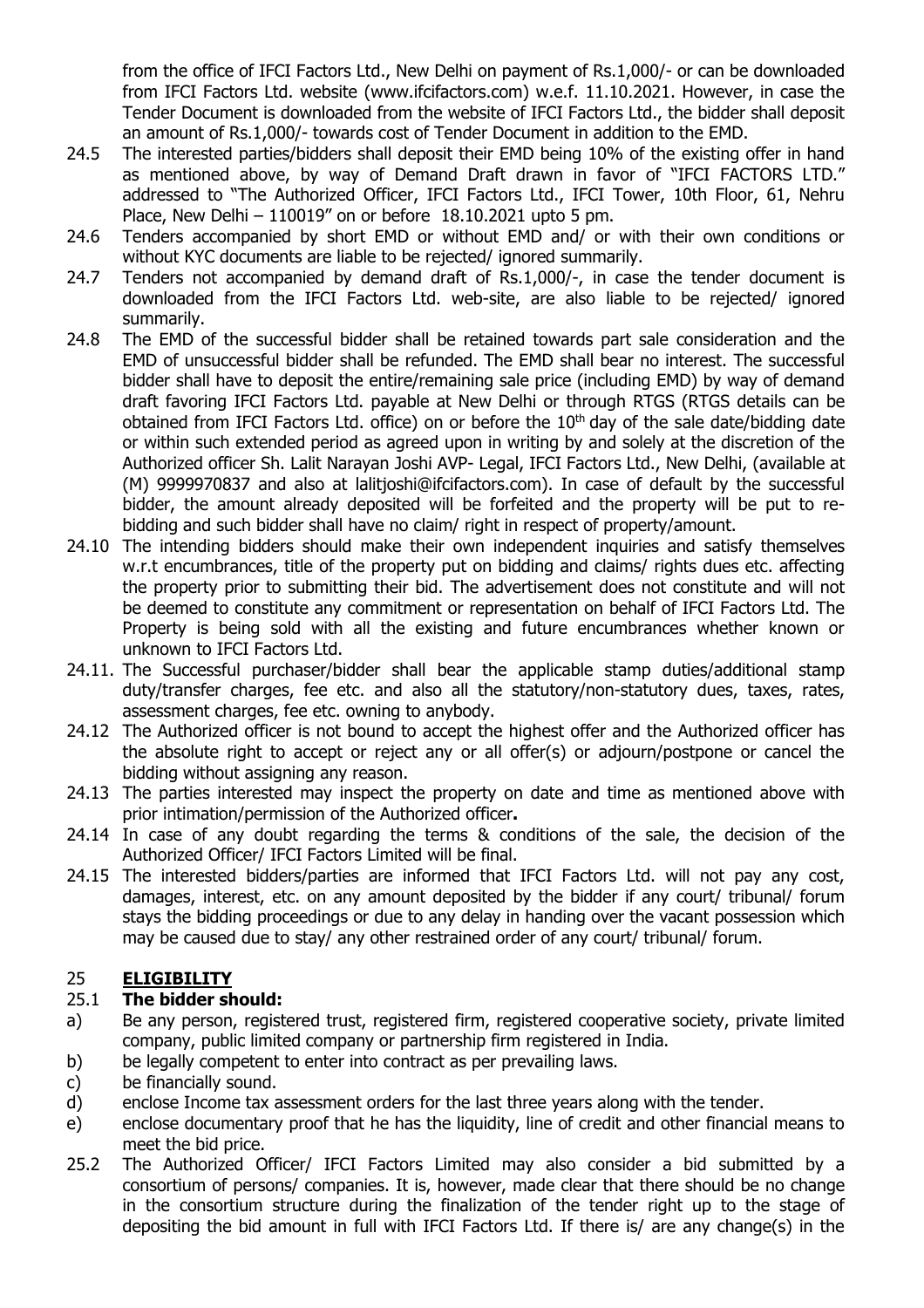consortium structure, Authorized Officer/ IFCI Factors Limited reserves the right to accept/ cancel the sale. However, the financial arrangement between the parties should be specified in the tender documents.

- 25.3 No bid by a Consortium/ Partnership/ Company/ person shall be entertained if in the opinion of the Authorized Officer/ IFCI Factors Limited has led to reduction in competition.
- 25.4 The bidder should thoroughly satisfy themselves about the nature, conditions and quality of the assets. Authorized Officer/ IFCI Factors Limited gives no guarantee or warranty as to the conditions of the assets/ material or/ its quality or fitness for any specific purpose or use. It should be clearly understood that no claim/ complaint about the quality/ conditions/ fitness for use will be entertained by Authorized Officer/ IFCI Factors Limited. EMD, EoI and tender documents should be submitted in the prescribed form only, signed by the bidder on each page in token of having accepted the same, and in a sealed cover. Same should be addressed to "The Authorized Officer, IFCI Factors Ltd., IFCI Tower, 10th Floor, 61, Nehru Place, New Delhi – 110019", super-scribing **"EoI for Sale of Assets by IFCI Factors Limited under Swiss Challenge Method ".**

#### 26 **EARNEST MONEY DEPOSIT:**

- 26.1 The tender should be accompanied with EoI & EMD as mentioned against the property. EMD has to be paid by way of crossed DD/ Pay Order drawn on any Nationalized/ Scheduled bank in favour of IFCI Factors Ltd. and payable at New Delhi. There must be a mention about property (ies) against which the EMD is deposited. No interest shall be payable on the Earnest Money Deposit.
- 26.2 Earnest Money in any other form, for example, cheque (including cheque made "good for payment"), Bank Guarantee, Bid Bonds, Call Deposit etc. will not be acceptable to Authorized Officer/ IFCI Factors Limited/ ASC and such tenders are liable to be rejected.
- 26.3 The EMD of the successful bidder shall be retained towards part sale consideration and the EMD of unsuccessful bidder shall be refunded. The EMD shall bear no interest. The successful bidder shall have to deposit the remaining sale price (less EMD) by way of demand draft favoring IFCI Factors Ltd. payable at New Delhi or through RTGS (RTGS details can be obtained from IFCI Factors Ltd. office) on or before the 10<sup>th</sup> day of the sale date/bidding date or within such extended period as agreed upon in writing by and solely at the discretion of the Authorized officer Sh. Lalit Narayan Joshi AVP- Legal, IFCI Factors Ltd., New Delhi, (available at (M) 9999970837 and also at lalitjoshi@ifcifactors.com). In case of default by the successful bidder, the amount already deposited will be forfeited and the property will be put to rebidding and such bidder shall have no claim/ right in respect of property/amount.
- 26.4 The successful bidder shall deposit the balance amount of the sale proceeds on or before the  $10<sup>th</sup>$  day of the sale or within such extended period as agreed upon in writing by and solely at the discretion of the Authorized officer. In case of default by the successful bidder, the amount already deposited will be forfeited and the property will be put to re-bidding and such bidder shall have no claim/ right in respect of property/ amount.

#### 27 **MODE OF SUBMISSION OF TENDER/ BID:**

- 27.1 All tenders must be submitted in the prescribed form only, to be obtained from the Authorized Officer against the payment of Rs.1000/- towards the cost of the tender or downloaded from website, in a sealed cover. The tender must be addressed to "The Authorized Officer, IFCI Factors Ltd., IFCI Tower, 10th Floor, 61, Nehru Place, New Delhi – 110019" and super scribing **"EoI for Sale of Assets by IFCI Factors Limited under Swiss Challenge Method ".** The tender must be submitted by the appointed date and time at the office of IFCI Factors Ltd. at New Delhi as indicated at para 23.
- 27.2 Tenders should be submitted in a sealed cover, along with the followings:
	- a) Demand Draft/ Pay order of EMD drawn in favour of IFCI Factors Ltd., payable at New Delhi along with a letter mentioning the property(ies) against which the EMD is deposited.
	- b) Expression of Interest (EoI) as per the format mentioned in the Annexure-A.
	- c) The Terms and Conditions of the Tender, duly signed by the tenderer on each page in token of having accepted the same in toto.
	- d) A demand draft of Rs.1,000/- in case the tender documents are down-loaded from the IFCI Factors Ltd. web-site.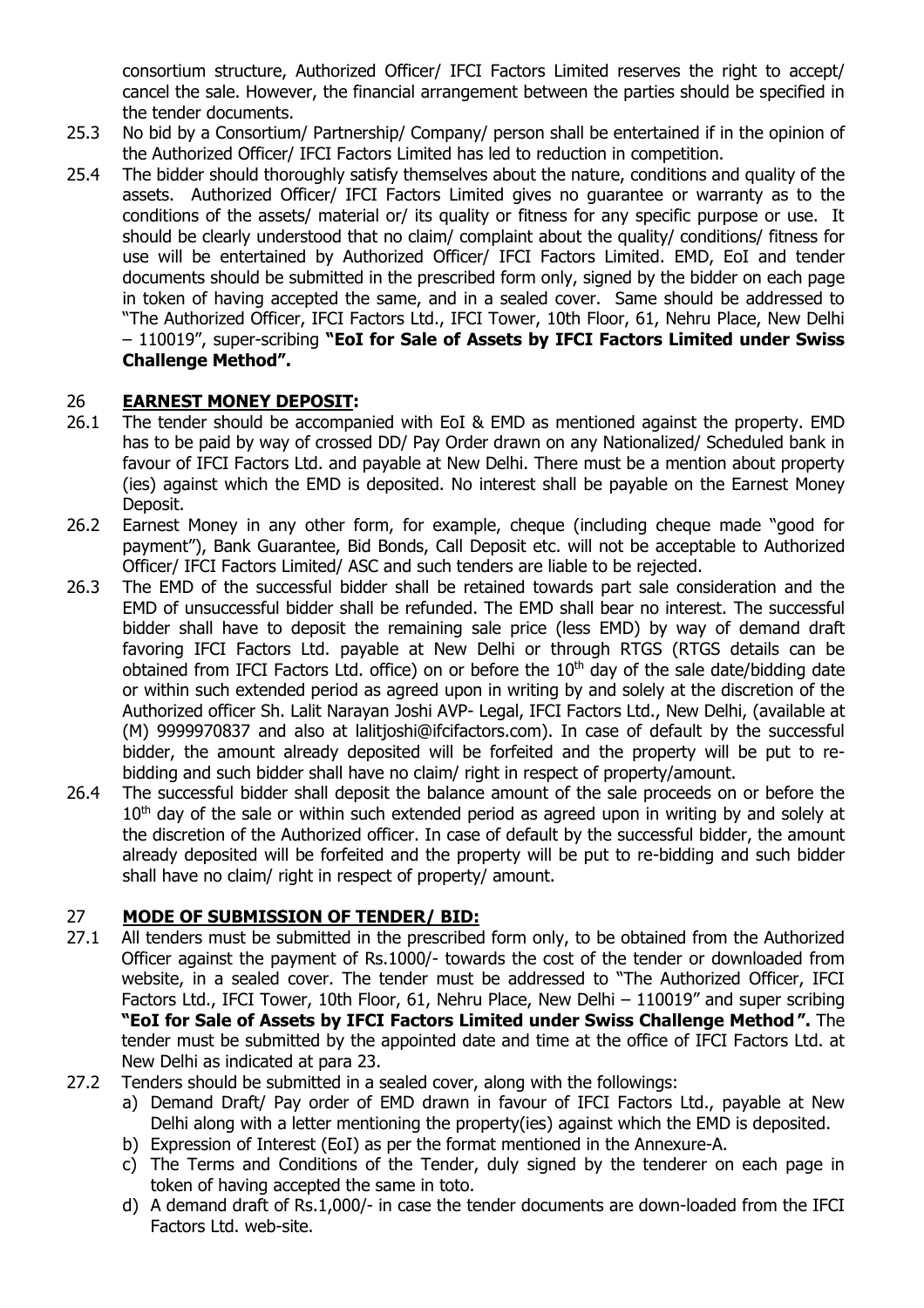- 27.3 The Tenders/ Bids will not be accepted in case the same are sent through fax/ e-mail.
- 27.4 Incomplete tender or tenders submitted with qualifying conditions or with conditions at variance with the Terms and Conditions of Tender Document are liable to be rejected.

#### 28. **PAYMENT SCHEDULE:**

The EMD of the successful bidder shall be retained towards part sale consideration. The successful bidder shall have to deposit the remaining sale price (less EMD) by way of demand draft favoring IFCI Factors Ltd. payable at New Delhi or through RTGS (RTGS details can be obtained from IFCI Factors Ltd. office) or within such extended period as agreed upon in writing by and solely at the discretion of the Authorized officer.

## 29. **DEFAULT IN PAYMENT BY THE PURCHASER**

In case payment is delayed by the purchaser, the Authorized Officer/ IFCI Factors Limited at its sole discretion, may extend the payment period along with interest. However, in case the balance purchase consideration along with the due interest is not paid within the extended period as may be prescribed, the sale of the respective asset will be automatically cancelled and the Earnest Money Deposit of the tenderer and other money deposited till date will automatically stand forfeited.

#### 30. **SALES TAX, EXCISE DUTIES AND LEVIES:**

All taxes, duties, charges, fees etc. if applicable and related to the unit shall be paid by the purchaser.

#### 31. **DELIVERY PERIOD/ POSSESSION:**

After receipt of full and final payment in lieu of the total sale consideration of the assets, IFCI Factors Ltd.'s authorized officer will accompany the successful bidder/purchaser to the concerned registering authority for the registration of the document at the cost of successful bidder and the successful bidder/purchaser will take all necessary steps to take over the possession of the assets immediately.

#### 32. **TERMINATION / BREACH OF CONTRACT**

In the event of non-fulfillment of the terms and conditions by the bidder, Authorized Officer/ IFCI Factors Ltd. shall cancel the contract/ sale with immediate effect, in which case, the EMD along with any amount paid (excluding cost of tender document) shall stand forfeited.

#### 33. **FORCE MAJEURE:**

Authorized Officer/ IFCI Factors Limited shall not be liable for any failure or delay in performance due to any cause beyond their control including fires, floods, strikes, go-slow, lock-out, closure, pestilence, distilence, dislocation of normal working conditions, war, riots, epidemics, political upheavals, Governments actions, civil commotion, breakdown of machinery, shortage of labour acts, demand or otherwise or any other cause or conditions beyond the control of aforesaid causes or not and the existence of such cause or consequence may operate at the sole discretion of IFCI Factors Ltd. to extend the time of performance on the part of IFCI Factors Ltd. by such period as may be necessary to enable IFCI Factors Ltd. to effect performance after the cause of delays will have ceased to exist. The provisions aforesaid shall not be limited or abrogated by any other terms of the contract whether printed or written.

#### 34. **GENERAL INFORMATION:**

- 34.1 It should be noted by the tenderer(s) that by entering into this contract, Authorized Officer/ IFCI Factor Limited is not precluded from entering into similar contracts with anyone else of their choice at any time during the subsistence of this contract.
- 34.2 Authorized Officer/ IFCI Factors Limited shall have the right to issue addendum to tender documents to clarify, amend, modify, supplement or delete any of the conditions clauses or items stated therein. Each addendum so issued shall form a part of original invitation to tender.
- 34.3 In case offer is not accepted, the bidder shall not be entitled to claim any cost, charges,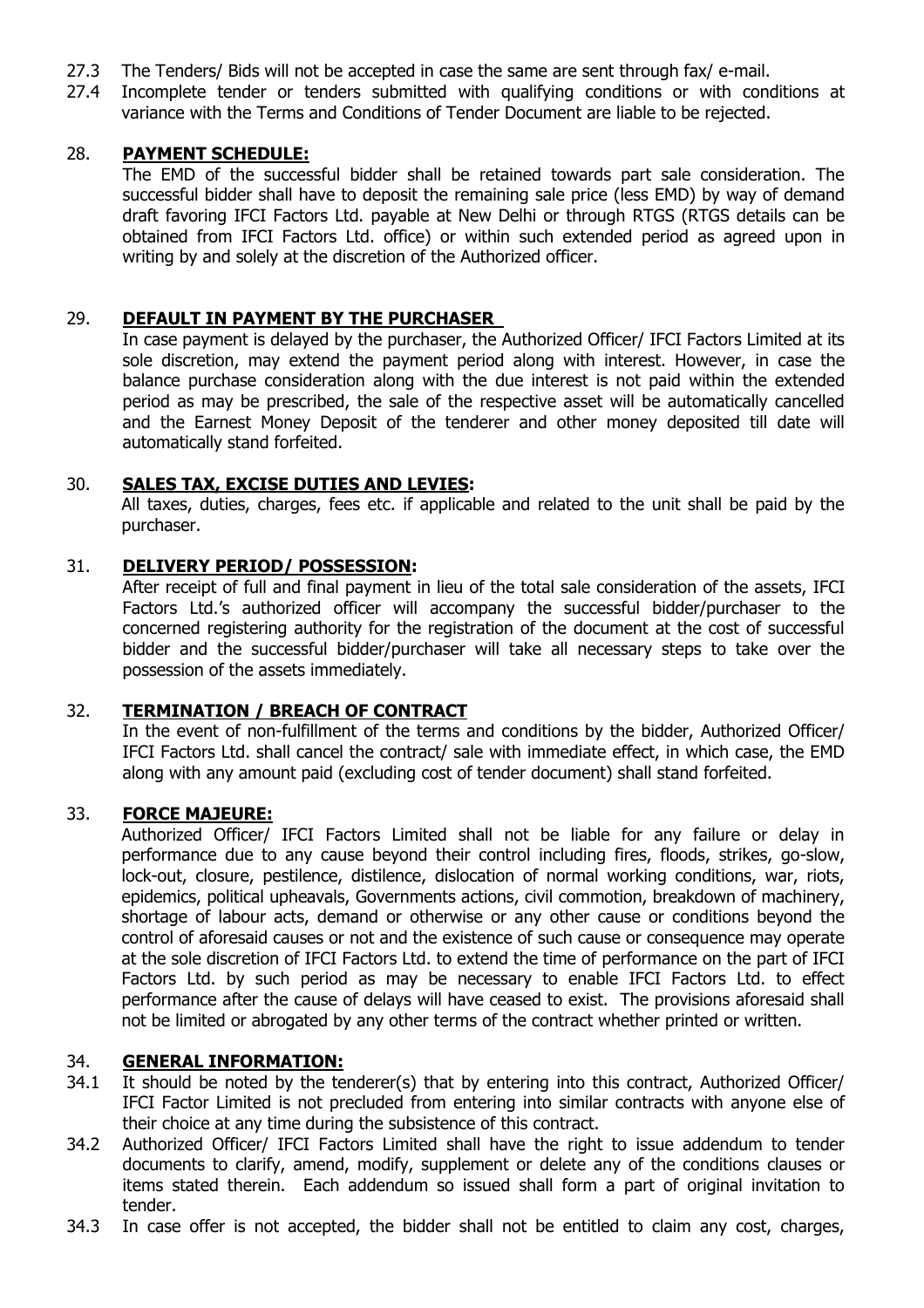expenses incidental to or incurred by the bidder through or in connection with the submission of the offer even though Authorized Officer/ IFCI Factors Limited may elect to withdraw the invitation for quotation. Should all invitation for quotation be withdrawn or cancelled by Authorized Officer/ IFCI Factors Limited for which Authorized Officer/ IFCI Factors Limited shall have the right to do so at any time, the Earnest Money paid by the bidders with the quotation will be refunded (without interest) to them in due course.

- 34.4 The tenderer/ bidder shall bear all the cost associated with the preparation and submission of bid. Authorized Officer/ IFCI Factors Limited will not, in any case, be responsible or liable for any such costs regardless of the conduct or outcome of the tender process.
- 34.5 Unless otherwise specified, the bid amount in the tender form should be quoted both in figures and in words. Tenders containing overwritten or erased bid amounts are liable to be rejected in absence of any authentication by the tenderer's signatures.
- 34.6 Authorized Officer/ IFCI Factors Limited reserves the right to cancel/ reject any or all the quotations without assigning any reason thereof.
- 34.7 The submission of the tender means and implies that the tenderer/ bidder has unconditionally agreed to and accepted all the above terms and conditions of the tender.
- 34.8 Intending tenderer(s) may obtain any clarification required before tendering. Submission of tender implies the tenderer(s) has obtained all the clarifications required.
- 34.9 The decision of the Authorized Officer/ IFCI Factors Limited in the matter, arising out of this sale, shall be final in regard to all matters relating to the sale.
- 34.10 All suits or proceedings relating to any dispute or claim arising out of or in course of performance of this contract shall be filed in appropriate court having jurisdiction in New Delhi.
- 34.11 Tenderers must ensure the following while submitting the tender:
	- (A) THAT THE TENDER SHOULD BE FILLED IN THE FORMAT OF TENDER BID ENCLOSED AT ANNEXURE– A.
	- (B) THAT EVERY PAGE OF TENDER DOCUMENTS IS DULY SIGNED BY THE TENDERER BEFORE SUBMITTING THE TENDER.
	- (C) THAT ALL ALTERATIONS, ERASURE(S) AND OR OVER-WRITING, IF ANY, IN THE SCHEDULE OR RATE(S) ARE DULY AUTHENTICATED BY THE TENDERER'S SIGNATURE.
- 34.12 Tenderer should state whether he/ she is a relative of any Director(s) of IFCI Factors Ltd. or Tenderer is a firm in which Director(s) or his relative is a partner or tenderer is a company in which Director of IFCI Factors Ltd. or his relatives are member(s) or Director(s).

## **NOTE: COPY OF SALE NOTICE IS ENCLOSED HEREWITH FOR READY REFERANCE**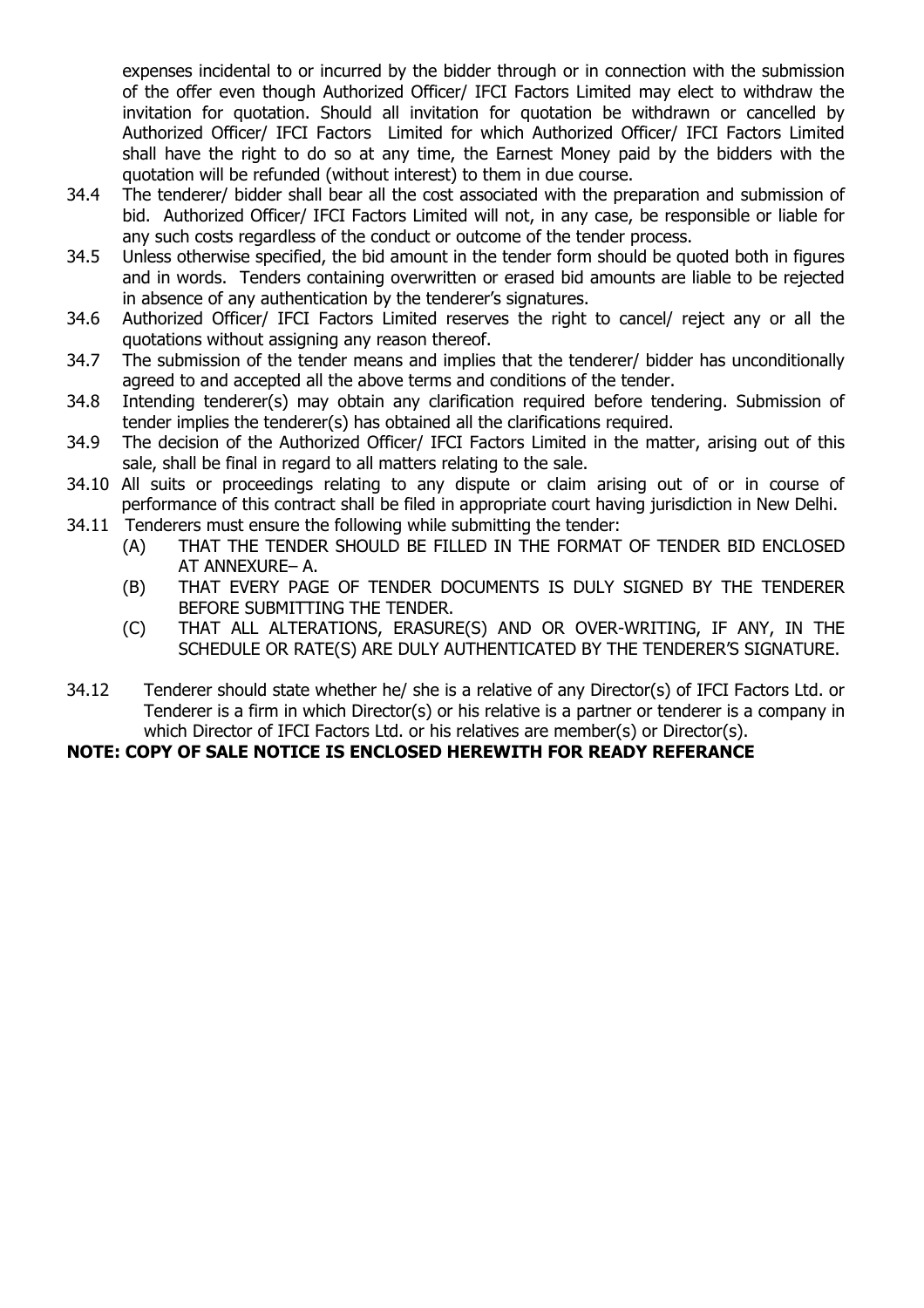(On bidder's Letter Head)

To,

The Authorized Officer, IFCI Factors Limited, 10<sup>th</sup> Floor, IFCI Tower, 61, Nehru Place, New Delhi – 110019.

## **Sub: Bidding– Tender Document for Sale of Financial Assets by IFCI Factors Limited under Swiss Challenge Method**

We hereby submit our expression of interest to evaluate the assets put on sale by IFL under the Swiss Challenge Method vide the captioned tender. Our details are as below:

#### **1. Particulars of the Bidder,**

- 1.1 Full name of the Bidder (in block letters):
- 1.2 Father's Name:

Or

Name of MD/ Managing Partner (In case of Private Company/ Partnership):

- 1.3 Age:
- 1.4 Whether the bidder is competent to contract under Indian Contract Act, 1872 as per Foreign Exchange Regulation Act, 1973 / Foreign Exchange Management Act, 1999 in case of NRI (Tick whichever is applicable)

YES/NO

1.5 Present Business Activity:

#### **2. Constitution of Bidder (Tick whichever is applicable)**

- i. Public Limited Company
- ii. Private Limited Company
- iii. Partnership
- iv. Individual/ Sole Proprietary
- v. Others (specify)

(Furnish documents in support)

Applicant's registered office/ place of business

- vi. Address
- vii. Telephone No.
- viii. Fax No.
- ix. E-Mail No.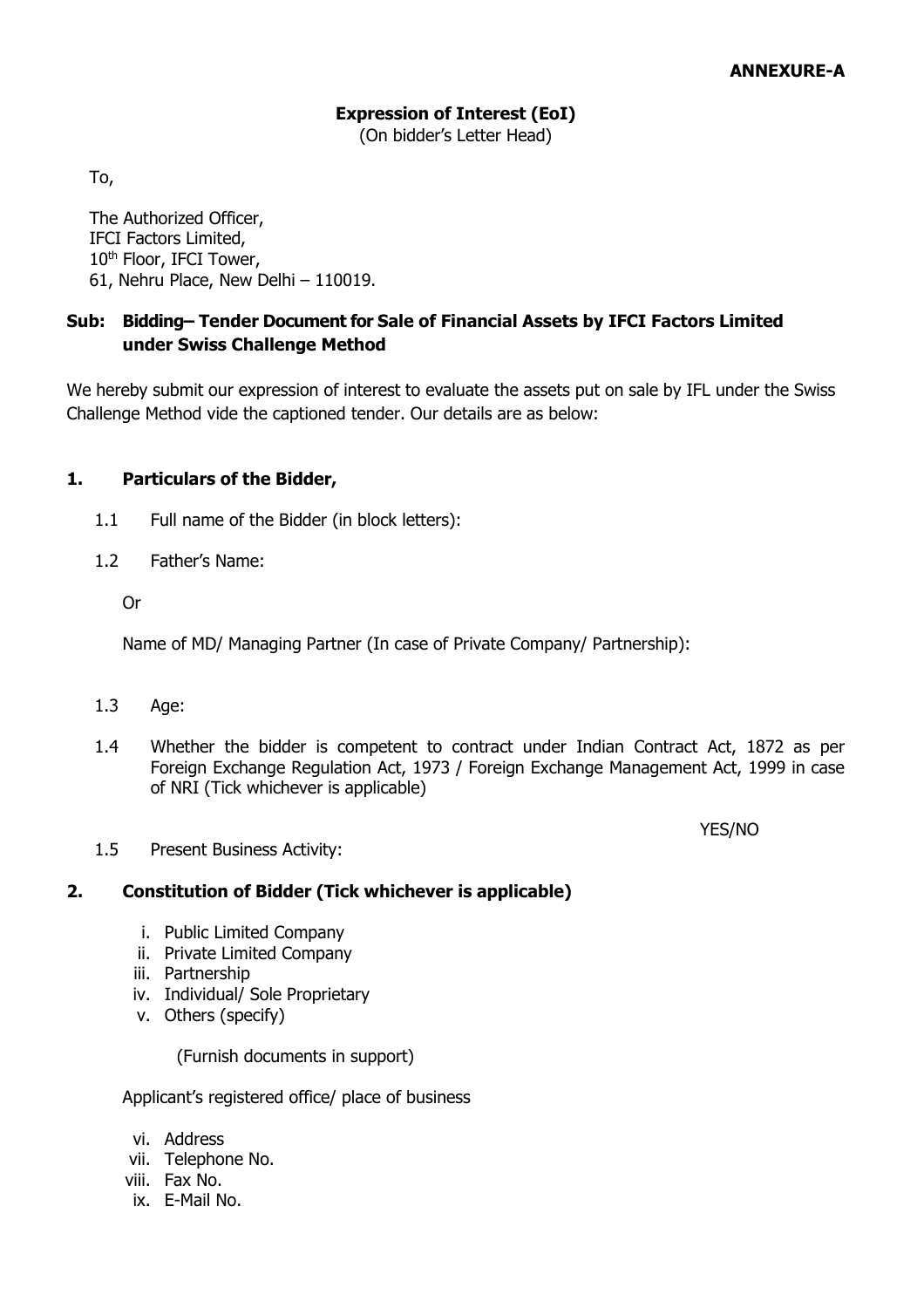## **3. Particulars of Bid**

- 3.1 The price offered is Rs. \_\_\_\_\_\_\_\_\_\_\_\_\_\_\_\_\_\_ (Rupees:\_\_\_\_\_\_\_\_\_\_\_\_\_\_\_\_\_\_\_\_\_\_\_\_\_\_\_\_\_\_\_\_\_\_\_\_\_\_\_\_\_\_\_\_\_\_\_\_\_\_\_\_\_\_\_\_\_\_\_\_\_) towards the property mentioned in the **Annexure I** hereinabove, belonging to IFCI Factors Limited on "AS IS WHERE IS AND WHATEVER THERE IS BASIS".
- 3.2 Particulars of Earnest Money Deposit of Rs. \_\_\_\_\_\_\_\_\_\_\_\_\_\_\_\_(10% of offered price):

| <b>Details of Demand</b><br><b>Draft</b> | Date | Name of Bank and<br><b>Branch</b> | <b>Amount in INR</b> |
|------------------------------------------|------|-----------------------------------|----------------------|
|                                          |      |                                   | Rs.35,00,00,000/-    |

Name of the Bidder:

Constitution of the Bidder:

Nature or Main Business of the Bidder:

Address of the Bidder:

Net worth in the previous three financial years:

I/We further undertake that:

- $\bullet$  I/We are eligible and have the financial capacity to conclude the purchase of financial asset(s), inaccordance with the applicable laws and regulations of India.
- I/We have no conflict of interest with and are not related, directly or indirectly, to IFL.
- I/We comply with applicable laws and regulations relating to the combat against money laundering (AML) and combating the financing of terrorism (CFT), including client due diligence obligations and obligations relating to the co-operation with public authorities, and has implemented writtenprocedures and internal control mechanisms in order to ensure compliance with such domesticand international laws and regulations such as Financial Action Task Force (FATF) recommendations etc.
- I/ We agree to abide by the decision of the Authorized Officer/ IFCI Factors Limited.
- I/We have read and understood terms and condition and hereby unequivocally and unconditionally accept the same.
- I/We have inspected the site of the Unit and have/ has satisfied myself/ ourselves for which the bid is being submitted.
- In an event of us being declared successful bidder in the bidding process, we shall undertake to remit entire consideration amount within ten working days of being declared successful bidder, failing which IFL reserves the right to forfeit the amount deposited and /or to encash DD submitted as applicable.

Date:

Applicant's Signature:

Full Name: Designation: Email id: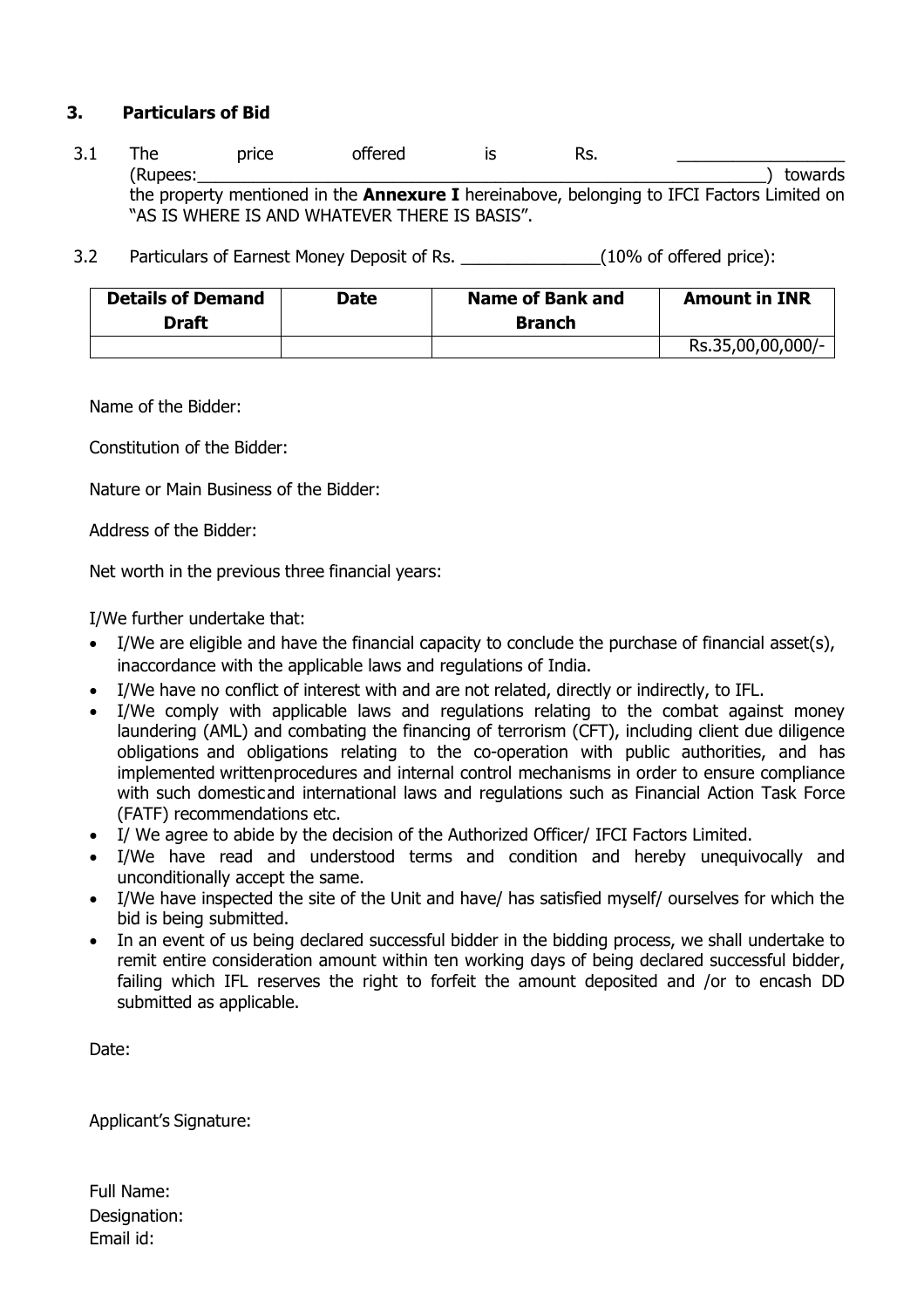## Encl:

Contact Number: Name of the Company and CIN: Address:

Details of enclosures to be provided along with EOI:

- a. Demand Draft of Rs.35 lakhs in favour of IFCI Factors Limited.
- b. Board Resolution / Authorization letter in favour of person signing EOI along with authorization to sign Bid and to represent the applicant in inter-se bidding in case of declaration of the applicant as highest bidder in the bidding process
- c. Proof of Identity of the Authorized Signatory (Copy of Passport)
- d. Documentary evidence of net worth of last 3 financial years
- e. Documentary proof of liquidity.

## **Please sign and stamp on all the pages of the EOI and all the other documents being submitted.**